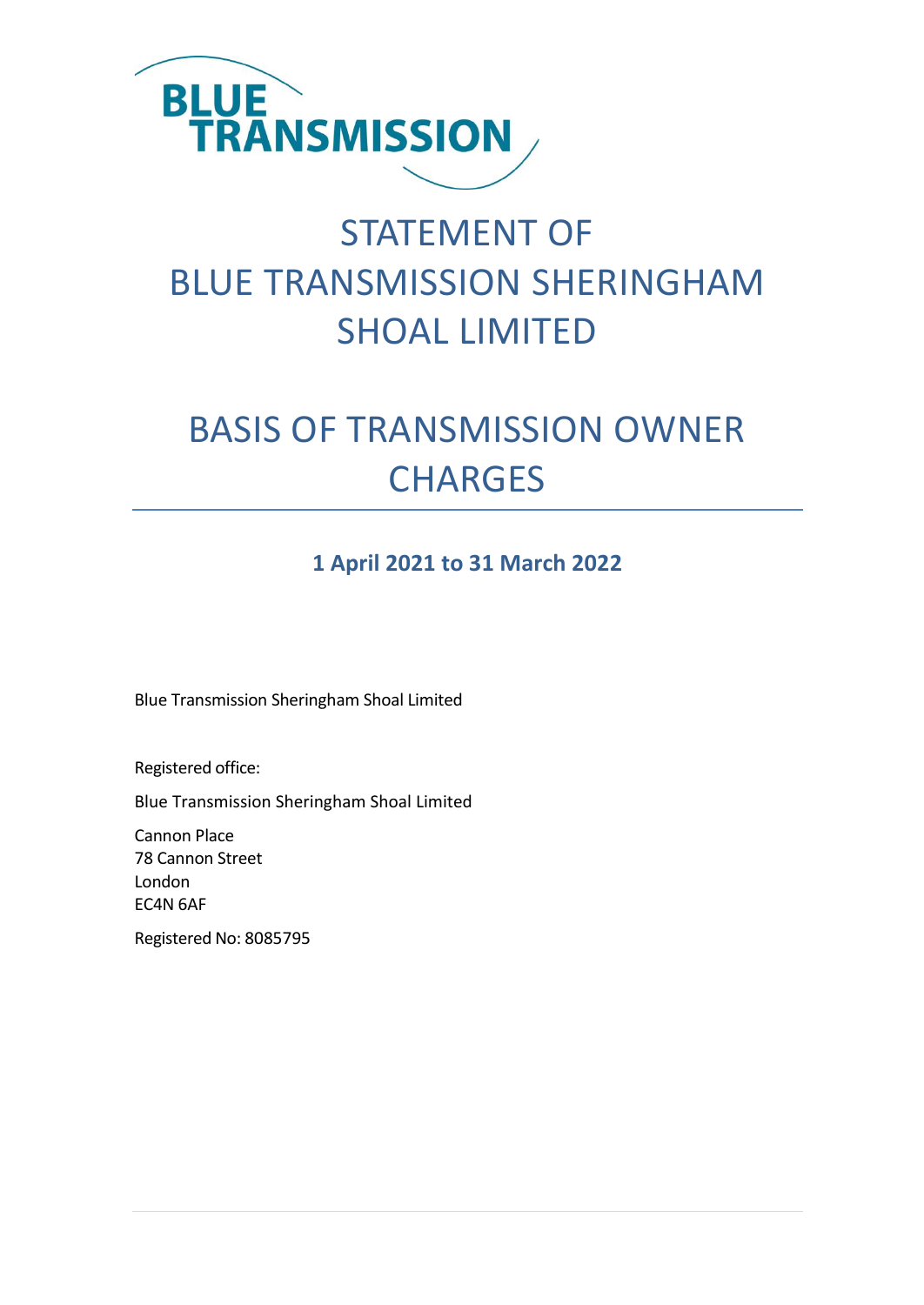**Market based charge-out rates**

### **Contents**

| <b>Introduction</b>                                                                                    | Page 4  |
|--------------------------------------------------------------------------------------------------------|---------|
| <b>Principles</b>                                                                                      | Page 6  |
| <b>Methodology for calculating:</b>                                                                    |         |
| <b>Transmission Owner Revenue Restriction (TO General</b><br>$\bullet$<br><b>System charges)</b>       | Page 7  |
| <b>Transmission Owner Revenue Restriction (TO Site-Specific</b><br>$\bullet$<br><b>System charges)</b> | Page 7  |
| <b>Offshore Transmission Owner of Last Resort Charges</b><br>$\bullet$                                 | Page 7  |
| <b>Other Charges - Excluded Services Charges</b><br>$\bullet$                                          | Page 8  |
| <b>Application fees</b><br>$\circ$                                                                     | Page 8  |
| <b>Feasibility study fees</b><br>$\circ$                                                               | Page 9  |
| <b>Abortive works charges</b><br>$\circ$                                                               | Page 9  |
| <b>De-energisation and disconnection charges</b><br>$\circ$                                            | Page 10 |
| <b>Charges for outage changes</b><br>$\circ$                                                           | Page 10 |
| <b>Miscellaneous</b><br>$\bigcirc$                                                                     | Page 11 |
| <b>Glossary</b>                                                                                        | Page 12 |
| <b>Appendices</b><br><b>Values of charging parameters</b>                                              | Page 13 |
| <b>Application fees</b>                                                                                | Page 15 |

**Page 16**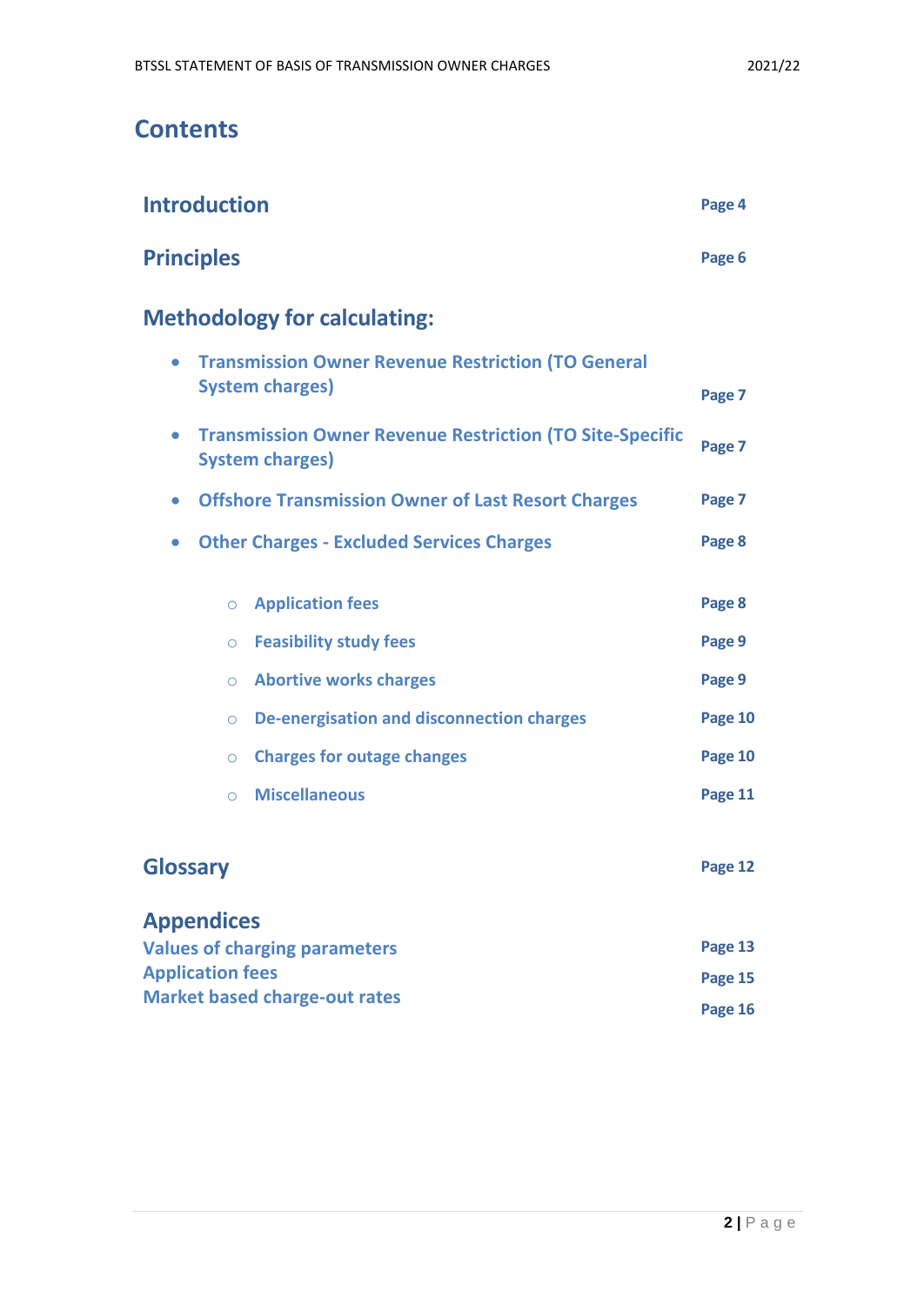### STATEMENT OF

### BLUE TRANSMISSION SHERINGHAM SHOAL LIMITED

### BASIS OF TRANSMISSION OWNER CHARGES

This statement is produced by Blue Transmission Sheringham Shoal Limited (BTSSL), the Offshore Transmission Owner (OFTO), which sets out the basis of charges for the provision by BTSSL to National Grid Electricity System Operator Limited (NGESO) (the GB System Operator, GBSO) of transmission services as specified in the Offshore Electricity Transmission Licence (Licence) and System Operator Transmission Owner Code (STC).

This Statement is effective from 1 April 2021.

The charges shall consist of TO General System Charges, TO Site-Specific Charges, Offshore Transmission Owner of Last Resort Charges and Other Charges as set out in this statement.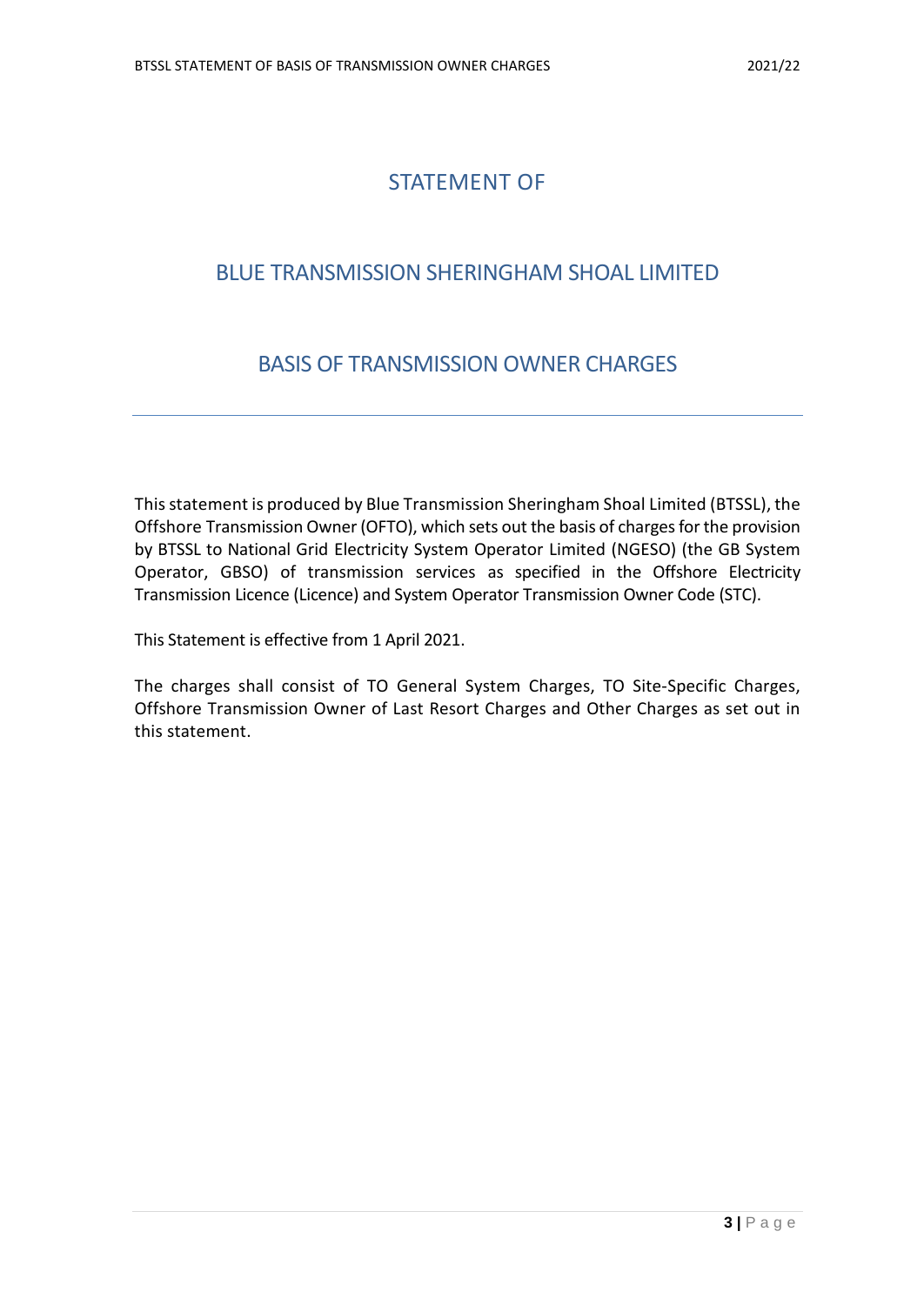### Introduction

BTSSL is obliged, under Amended Standard Condition E12 – J9 (Basis of Transmission Owner Charges) of its Licence, to prepare and submit to the Authority in a form approved by the Authority, a statement setting out the basis upon which charges will be made for:

- a) provision of transmission owner services;
- b) connection to BTSSL's transmission system in such form and detail as shall be necessary to enable NGESO to make a reasonable estimate of the charges to which it would become liable for the provision of BTSSL's services; and
- c) outage changes.

Amended Standard Condition E12 – J9 requires that the statement shall in respect of connection to the licensee's (BTSSL) transmission system include:

- *a) a schedule listing those items (including the carrying out of works and the provision and installation of electric lines or electrical plant or meters) of significant cost liable to be required for the purpose of connection (at entry or exit points) to the licensee's transmission system for which site specific charges may be made or levied and including (where practicable) indicative charges for each such item and (in other cases) an explanation of the methods by which and the principles on which such charges will be calculated*
- *b) the methods by which and the principles on which site specific charges will be made in circumstances where the electric lines or electrical plant to be installed are (at the licensee's discretion) of greater size or capacity than that required;*
- *c) the methods by which and the principles on which any charges (including any capitalised charge) will be made for maintenance, replacement and repair required of electric lines, electrical plant or meters provided and installed for making a connection to the licensee's transmission system;*
- *d) the methods by which and the principles on which any charges will be made for disconnection from the licensee's transmission system and the removal of electrical plant, electric lines and ancillary meters following disconnection; and*
- *e) such other matters as shall be specified in directions issued by the Authority from time to time for the purpose of this Amended Standard Condition E12 – J9.*

Site specific charges for those items referred to above shall be set at a level which will enable the licensee to recover:

- *a) the appropriate proportion of the costs directly or indirectly incurred in carrying out any works, the extension or reinforcement of the licensee's transmission system or the provision and installation, maintenance, replacement and repair or (as the case may be) removal following disconnection of any electric lines, electrical plant, meters or other items; and*
- *b) a reasonable rate of return on the capital represented by such costs.*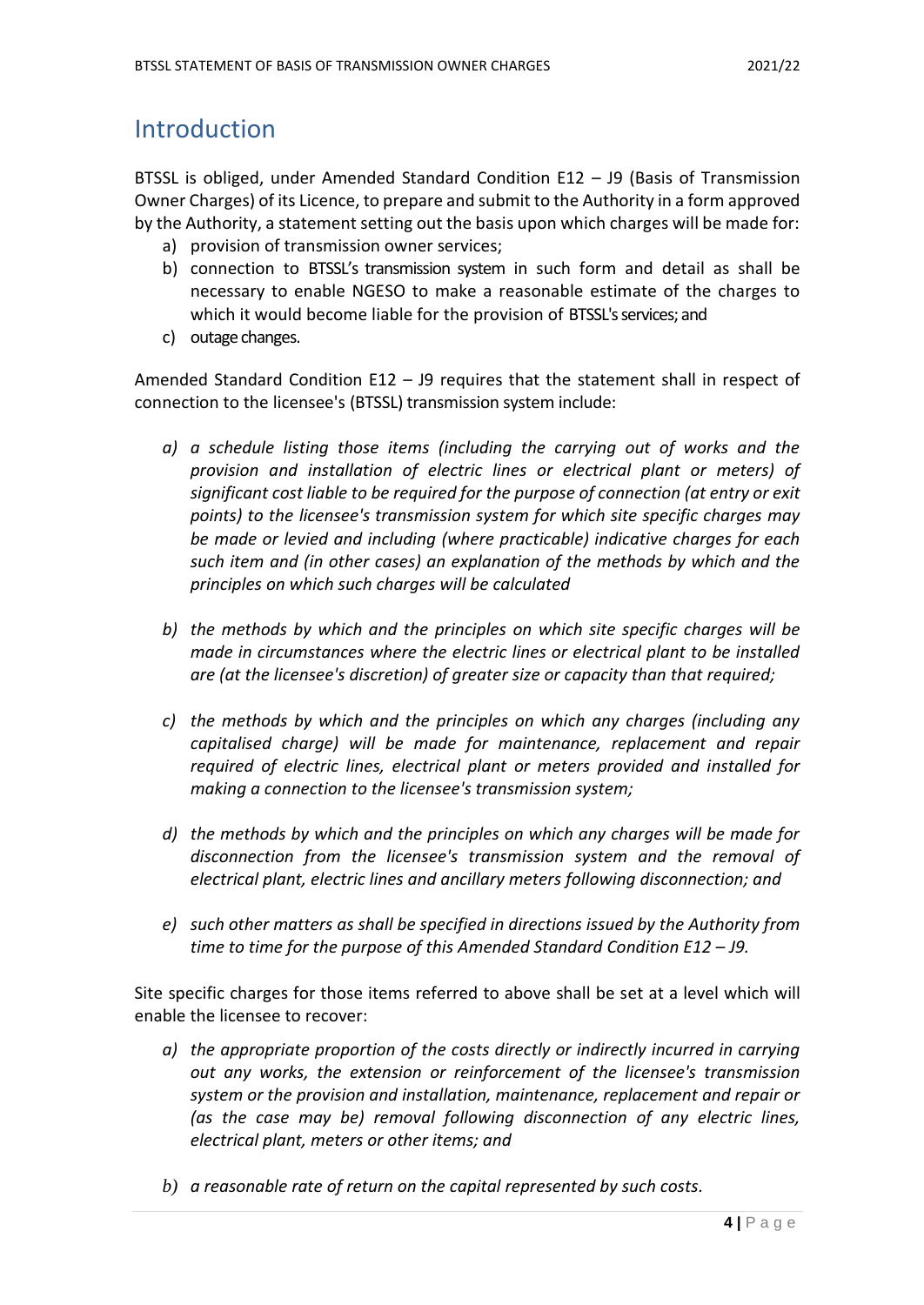Amended Standard Condition E12-J9 permits and, where appropriate, requires that BTSSL:

- a) may periodically revise this statement, and shall at least once in every year this Licence is in force make any necessary revisions to this statement in order that the information set out in the statement shall continue to be accurate in all material respects, as required by clause 7 of Amended Standard Condition E12- J9;
- b) is required to send a copy of this statement and each revision of this statement to the Authority and shall publish this statement on its website, as required by clause 8 of Amended Standard Condition E12-J9.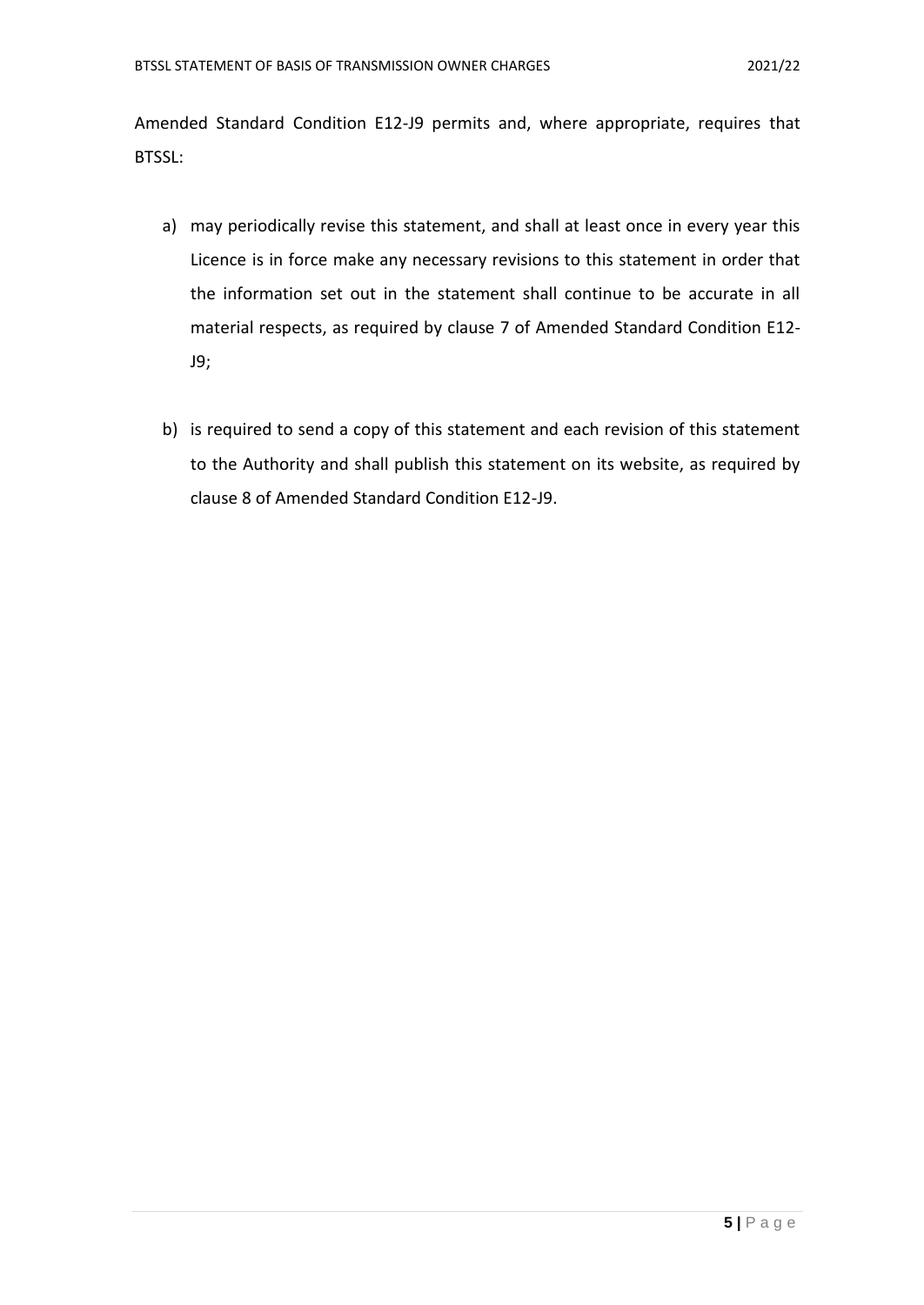## **Principles**

This statement sets out BTSSL's charges for the provision of transmission services to NGESO, in its capacity as National Electricity Transmission System Operator (NETSO).

The STC permits BTSSL to charge for its services under a number of headings: TO General System Charges; TO Site-Specific charges; Offshore Transmission Owner of Last Resort Charges and Other Charges.

BTSSL must identify and classify its assets into one of two charging categories – TO General System Charges and TO Site-Specific Charges. BTSSL has identified all of its assets as being attributable to the **TO General System Charges** category and therefore BTSSL does not have any **TO Site-Specific Charges**. The TO General System charges are designed to recover the cost of the OFTO assets acquired by BTSSL over the 20 year life of the revenue entitlement under the Licence.

If BTSSL is given a Direction under Standard Condition E21 (Offshore Transmission Owner of Last Resort) of the Licence, then it is eligible to charge for services rendered in accordance with these conditions. The principles for charging **Offshore Transmission Owner of Last Resort Charges** are set out later in this statement – see "Offshore Transmission Owner of Last Resort Charges" later in this statement.

BTSSL may at the request of NGESO carry out other work, which is not covered by the TO General System Charges or Offshore Transmission Owner of Last Resort Charges, including, for example, outage rescheduling. The principles for calculating such **Other Charges** are also set out in this statement – see "Other Charges – Excluded Services Charges" later in this statement.

The **TO General System Charges** are charges that relate to the recovery of costs incurred in respect of BTSSL's entire transmission infrastructure from the 33kV array cable terminations on the 33kV circuit breakers located on the offshore platform through to the connection within the embedded Transmission Interface Site operated by Eastern Power Networks Limited. The principles adopted in determining the TO General System Charges are explained in the section "Transmission Owner Revenue Restriction" outlined later in this statement.

The methodology for calculating the TO General System Charges, TO Site-Specific Charges, the Offshore Transmission Owner of Last Resort Charges and Other Charges is set out on the following pages.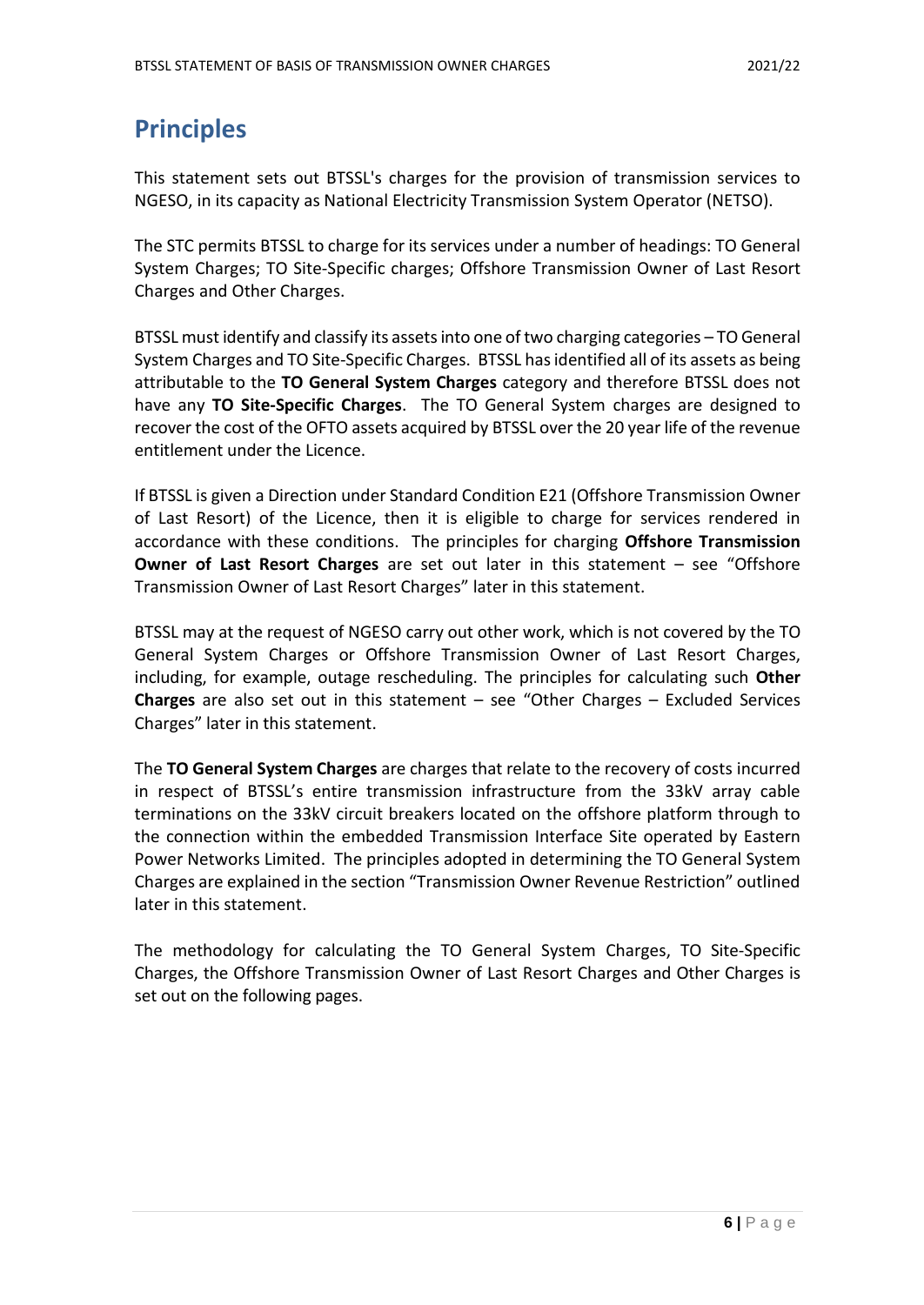#### **Transmission Owner Revenue Restriction (TO General System Charges)**

The Licence sets a restriction on BTSSL's **TO General System Charges**, as described below.

Amended Standard Condition E12 – J2 (Restriction of Transmission Revenue: Revenue from Transmission Owner Services) of BTSSL's Licence establishes the charge restriction that determines the allowed transmission owner revenue (OFTO $_{\rm t}$ ) that BTSSL may earn from its transmission owner services.

The formulae for the calculation of OFTO<sub>t</sub> are set out in BTSSL's Licence. Values for certain parameters required to calculate charges for the 2021/2022 financial year (year t=9) are as specified in Appendix 1.

In the event of additional capacity being required from BTSSL the value of OFTO $<sub>t</sub>$  will be</sub> adjusted in accordance with the formulae set out in the Licence (Amended Standard Condition E12 - J4 (Restriction of Transmission Revenue: Annual Revenue Adjustments) and Standard Condition E17 (Obligations in relation to offers for connection etc.)).

#### **Transmission Owner Revenue Restriction (TO Site-Specific Charges)**

BTSSL does not expect to have any TO Site-Specific Charges.

TO Site-Specific Charges relate to costs associated with connections that are not recovered through TO General System Charges or Other Charges. BTSSL expects that the majority of the costs incurred in relation to connections would be recovered through TO General System Charges, with some related charges recovered as Other Charges. As a consequence, BTSSL is unlikely to invoice NGESO for any TO Site-Specific Charges.

#### **Offshore Transmission Owner of Last Resort Charges**

In the event that BTSSL is given a notice by the Authority under Standard Condition E21 (Offshore Transmission Owner of Last Resort), then BTSSL would be permitted to charge Offshore Transmission Owner of Last Resort Charges for transmission services provided in accordance with the direction of the Authority. These charges would be as set out and specified in a direction issued by the Authority to the OFTO in accordance with Standard Condition E21.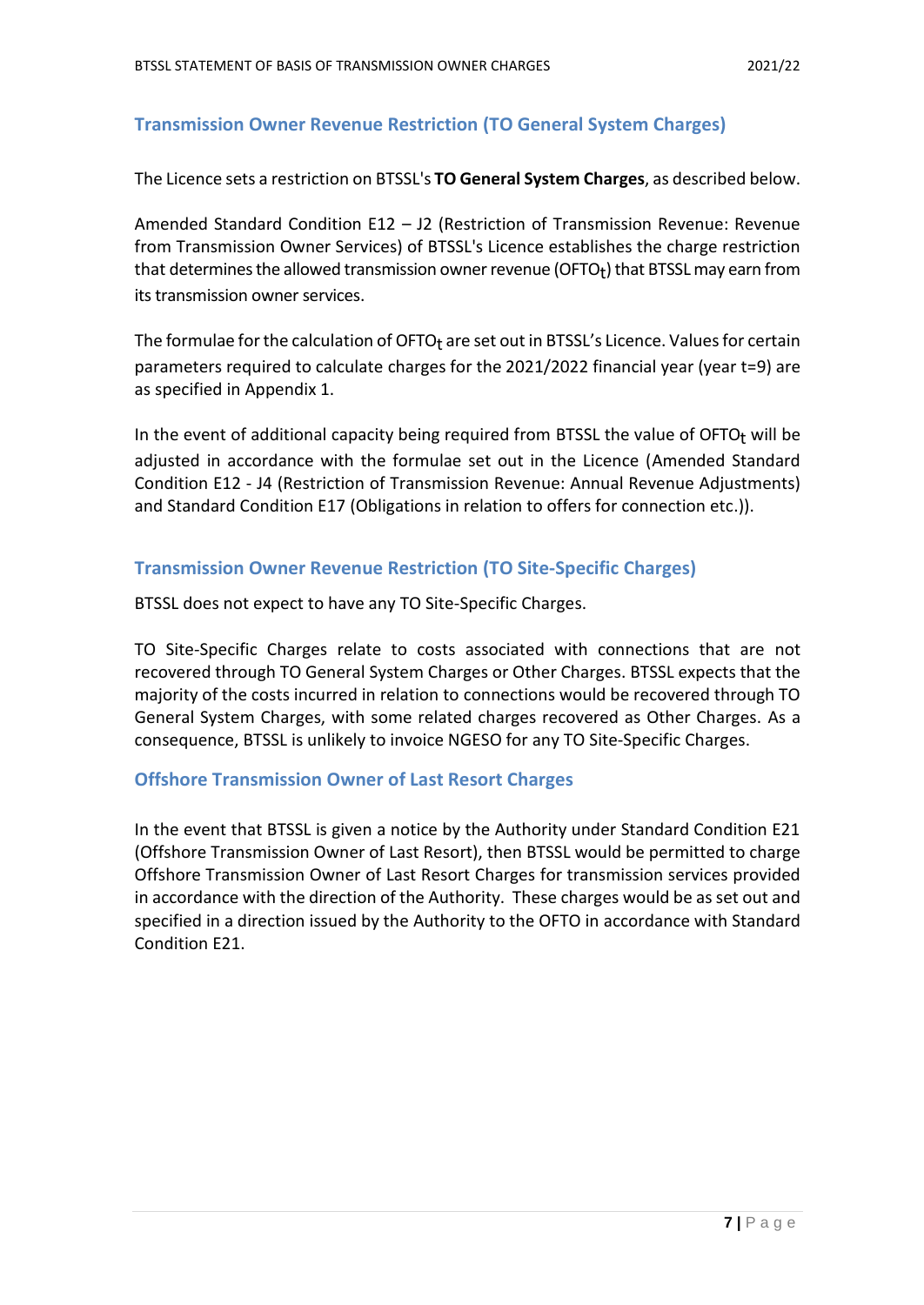#### **Other Charges – Excluded Services Charges**

Amended Standard Condition E12 - J10 (Excluded Services) permits BTSSL to charge NGESO for other services provided in addition to those services provided in BTSSL's capacity as Offshore Transmission Owner. No charges can be made to NGESO for any services in so far as they relate to the provision of services remunerated under charges for offshore transmission owner services in accordance with Amended Standard Condition E12 - J9 (Basis of Transmission Owner Charges). The basis for determining transmission owner charges is described above under the section "Transmission Owner Revenue Restriction".

Other charges - excluded services charges are permitted to be made in respect of:

- 1) The net costs reasonably incurred by BTSSL arising from any outage change at NGESO's request;
- 2) Costs arising from the processing of connection applications that might result in BTSSL's providing additional transmission system capability together with any feasibility studies as requested by NGESO; and
- 3) Costs of relocating electrical plant, wires and cables and associated works arising from a statutory obligation (other than under section 9 (2) of the Electricity Act 1989 imposed on the licensee).

The Other Charges relating to transmission services that can be levied on NGESO by BTSSL in any year are equal to the sum of the charges listed below net of any Interruption Charges (as defined in the STC) charged by NGESO to BTSSL.

#### **a) Application fees**

BTSSL will charge NGESO an application fee as set out in Appendix 2 at the time of each application for a new or modified connection to BTSSL's transmission system. The application fee is intended to cover the actual engineering costs and other expenses incurred by BTSSL in preparing an offer of terms, and is dependent upon the size, type and location of the proposed new or modified connection.

BTSSL will monitor and record the actual costs incurred in preparing an offer of terms and when the work has been completed, BTSSL will compare the actual costs incurred to the application fees charged to NGESO. In the event that there is a difference between the application fee and costs incurred this amount will be charged or refunded to NGESO as appropriate.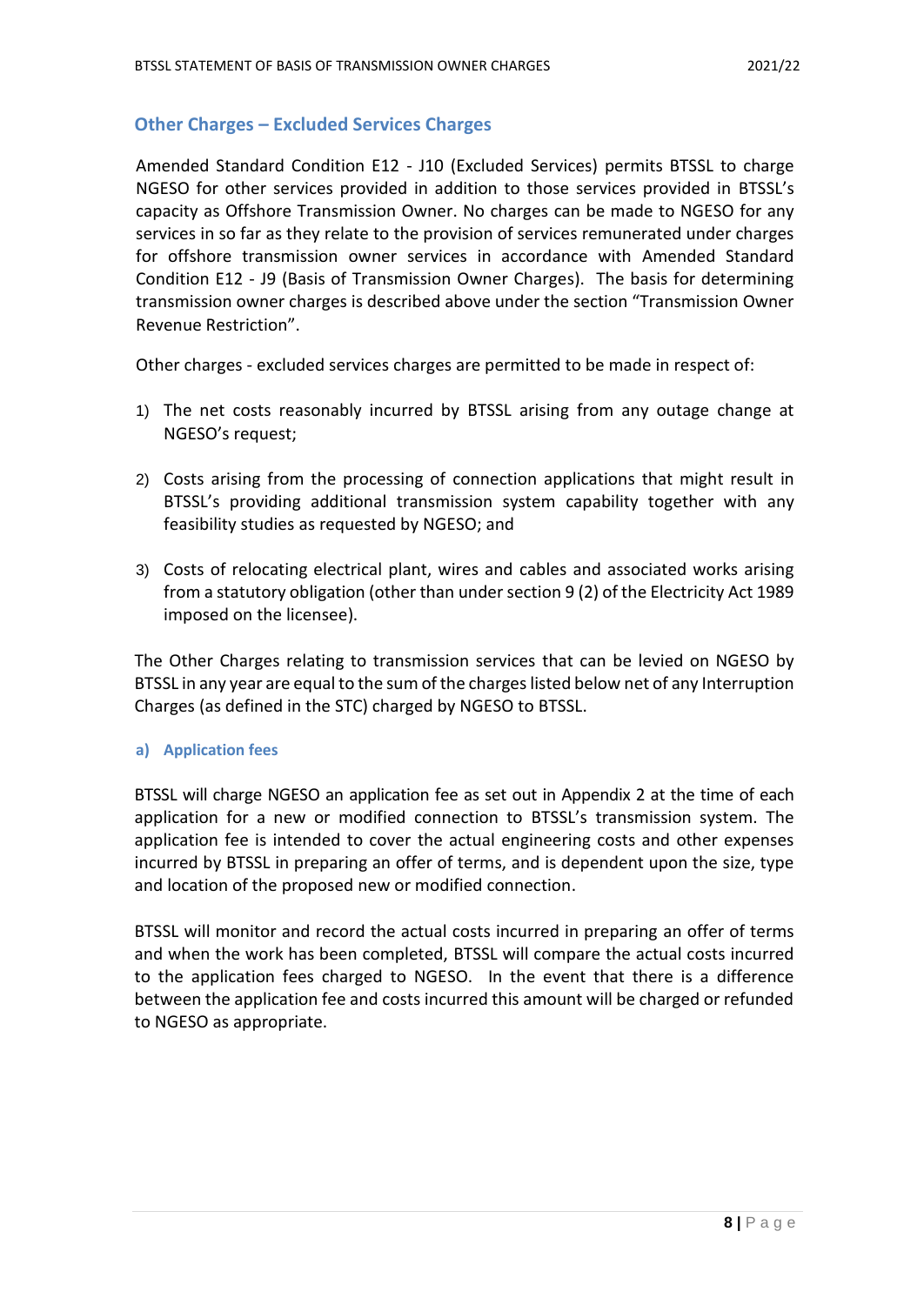#### **a) Application fees (continued)**

NGESO will be charged for the actual costs incurred by BTSSL in carrying out this work, based on BTSSL's market based charge-out rates as detailed in Appendix 3 to this statement.

Should NGESO notify BTSSL of changes in the planning assumptions after receipt of an application fee, BTSSL may levy an additional charge. In any event, whether an additional charge is levied or not, the actual costs incurred in preparing a revised connection will be charged to NGESO through the mechanism described above when the offer is completed.

If, in exceptional circumstances, NGESO makes an application which involves significant costs over and above those that would be normally expected (e.g. substantial system studies, specialist surveys, investigations) to process an offer of terms then BTSSL reserves the right to vary the applicable fee.

If, following completion of the works to which the application related, the incremental capacity incentive adjustment term (ICA<sub>t</sub>) in Amended Standard Condition E12 - J4 (Restriction of Transmission Revenue: Annual Revenue Adjustments) ("incremental capacity incentive") is adjusted so that the cost of the application is recovered through the TO General System Charges, then the application fee will be refunded to NGESO.

#### **b) Feasibility study fees**

If NGESO requests a feasibility study associated with alterations to or extension of BTSSL's network, a fee (the "advance fee") will become payable in advance of any engineering and out of pocket expenses incurred by BTSSL. The advance fee payable by NGESO will vary according to the size of the study and the amount of work expected and will be charged on the basis of the expected cost of completing the feasibility study.

Actual costs incurred will be based on the BTSSL's market based charge-out rates as shown in Appendix 3 and any other external costs incurred by BTSSL (e.g. travel & subsistence costs, specialist surveys, external consultants etc.) in completing the study. Where the actual engineering and out of pocket expenses incurred by BTSSL exceed the advance fee, BTSSL will issue an invoice for the excess. Conversely, where BTSSL does not use the whole of the advance, the balance will be refunded.

#### **c) Abortive works charges**

If as a result of a modification application, received after commencement of works, BTSSL is required to make amendment to the transmission construction works and BTSSL has previously carried out some or all of the works that are no longer required, then these works are defined as "abortive works". In such circumstances, NGESO shall be required to make a payment to BTSSL in respect of all fees, expenses and costs of whatever nature reasonably and properly incurred by BTSSL in respect of these abortive works for which BTSSL is responsible or may otherwise become liable in respect of the abortive works.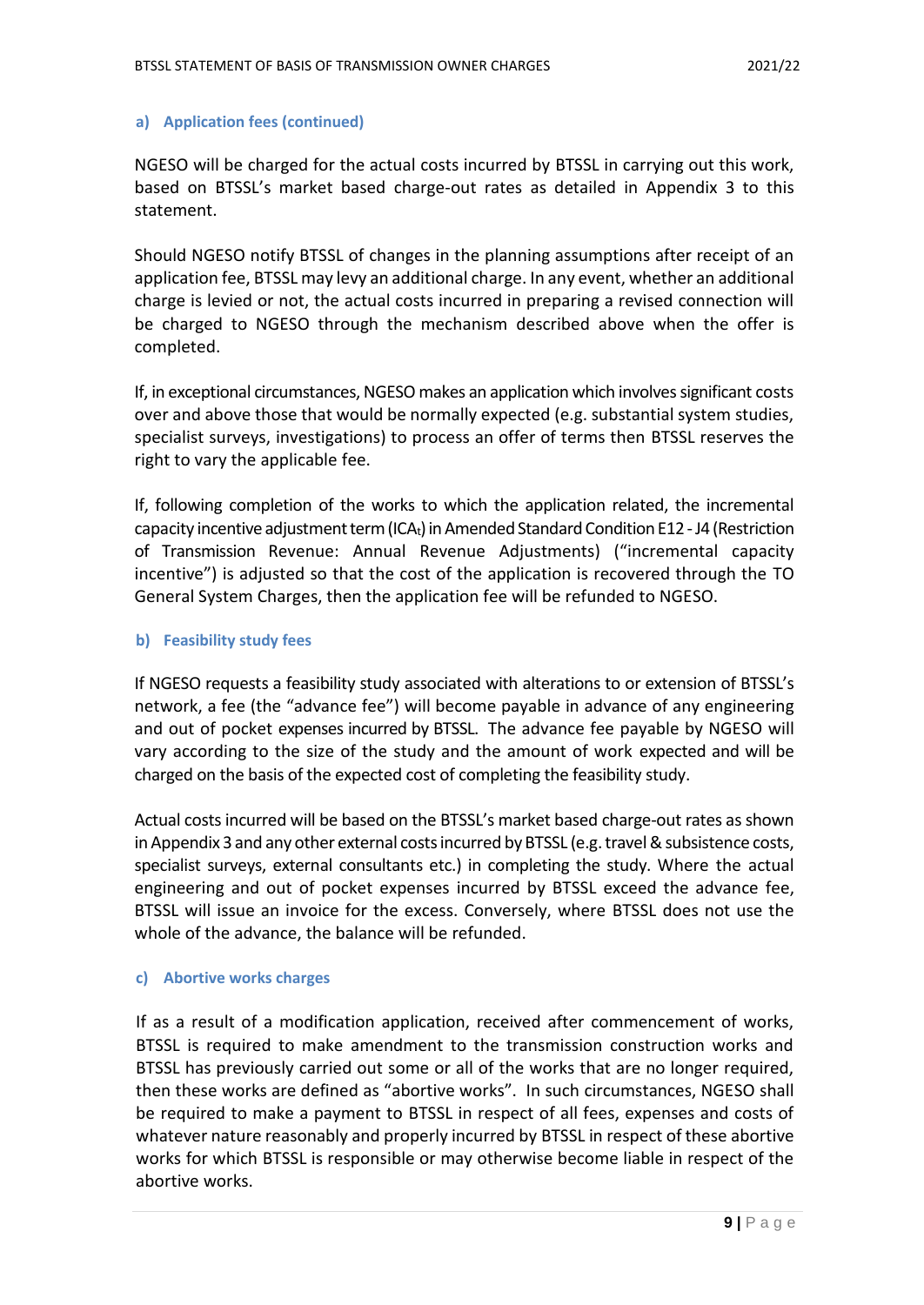#### **c) Abortive works charges (continued)**

Invoices will be raised on NGESO in respect of all reasonably incurred costs attributable to the abortive works.

If the abortive works result in an adjustment to the incremental capacity so that the cost, or part thereof, of the abortive works is recovered through the TO General System Charges, then the cost, or part thereof, previously charged to NGESO in respect of the abortive works will be refunded.

#### **d) De-energisation and disconnection charges**

Where NGESO wishes a supply to be permanently de-energised, a minimum of two business days' notice (or such other period as may be specified in the TO Construction Agreement and/or STC) to that effect should be given to BTSSL. BTSSL will then arrange to de-energise the supply. An additional charge will be made for this service if undertaken outside normal working hours in order to recover any additional costs for call-out or out-of-hours working.

Temporary de-energisation (and subsequent re-energisation) resulting from the failure by NGESO to comply with the terms of their relevant agreement, or carried out at the request of NGESO, will be charged for by BTSSL to NGESO based on the costs incurred by BTSSL.

If NGESO requests disconnection, this request must be made in writing.

#### **e) Charges for outage changes**

Where prearranged outages are rearranged at NGESO's request or where NGESO require additional services for planned or unplanned outages and these services are over and above the normal service provided under BTSSL's Operation and Maintenance Service Agreement (relevant details of which will be disclosed to NGESO on request), then additional charges will be made in respect of these additional services.

The additional charges levied on NGESO will reflect the reasonably incurred net costs incurred by BTSSL in accommodating NGESO's request and will be determined in accordance with STCP 11-3 "TO Outage Change Costing". BTSSL's charges to NGESO in respect of rearranged outages and/or additional services will include all net costs incurred by BTSSL and will relate directly to the activities required by NGESO. Where appropriate these costs will be based on the market based charge-out rates as shown in Appendix 3 to this statement.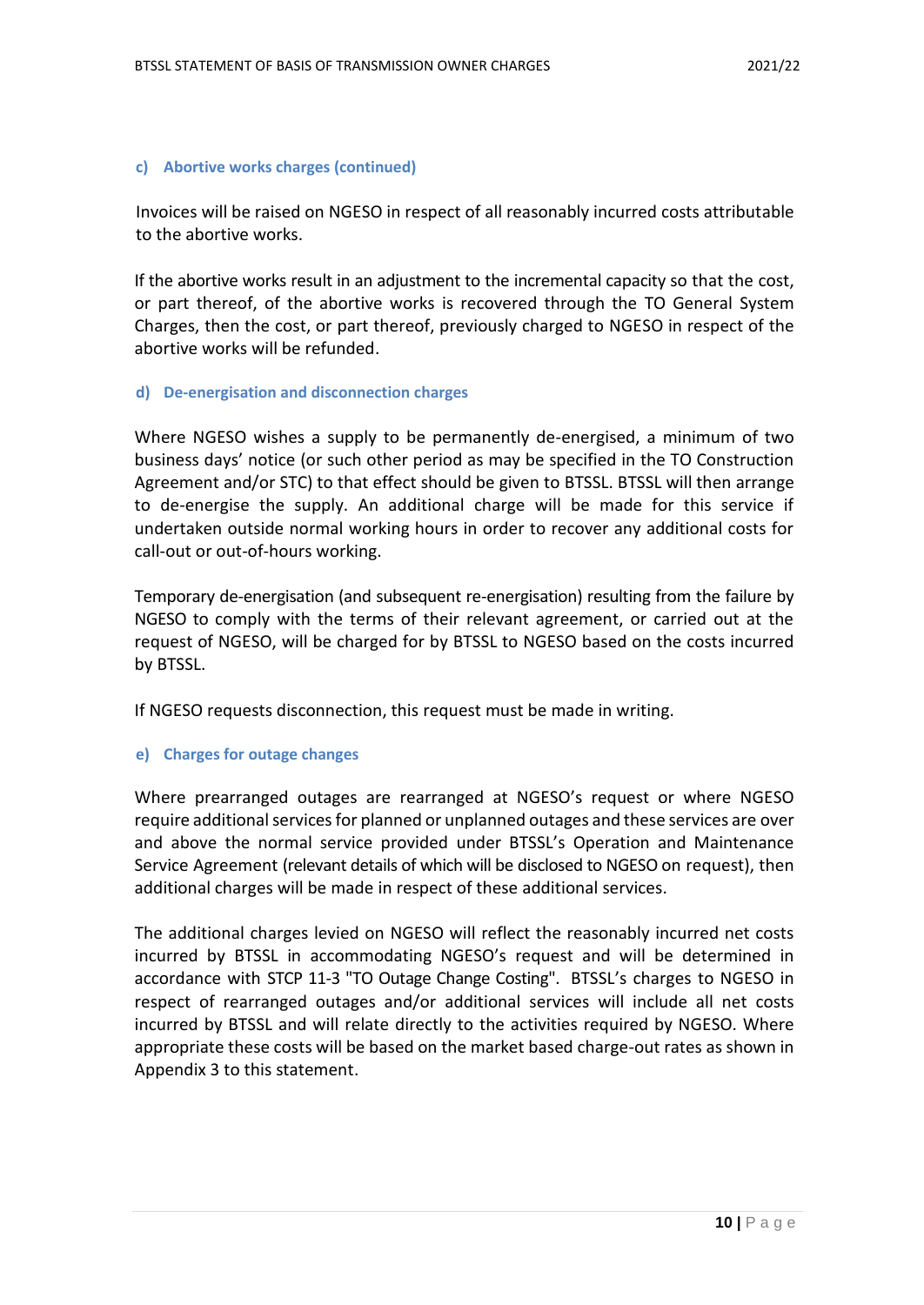#### **e) Charges for outage changes (continued)**

These costs include, but are not limited to:

- Demobilisation and remobilisation costs;
- Costs (including where appropriate, liquidated damages) of standing down or mobilising contractors until the rescheduled outage starts. Costs will be derived from contractors' invoices and, in the case of liquidated damages, from the relevant agreement(s);
- Costs of overtime working to reduce outage time so as to reduce NGESO's net costs in maintaining system security. Cost will be based on overtime hours worked on the particular outage;
- Additional waiting on weather costs for carrying out work at different times of year;
- Costs of installing additional equipment, as required, such as bypass arrangements;
- Revenue deductions (or increases) through the incentive mechanism that the OFTO may be subject to as a result of the outage changes.

Where an outage is rearranged at NGESO's request, BTSSL will use all reasonable endeavours to minimise the charge to NGESO by redeploying staff and/or contractors onto other work where this is reasonably practicable.

#### **f) Miscellaneous**

If NGESO should request BTSSL to carry out any other activity which is not covered by the TO General System Charges, TO Site-Specific Charges, Offshore Transmission Owner of Last Resort Charges, Interruption Charges, or the Other Charges specified above, BTSSL will provide terms for the requested work.

Any other service of a type not already referred to within this section where such a service is not part of the normal part of the offshore transmission business will be charged for based on BTSSL's market based charge-out rates shown in Appendix 3 together with any other external costs incurred.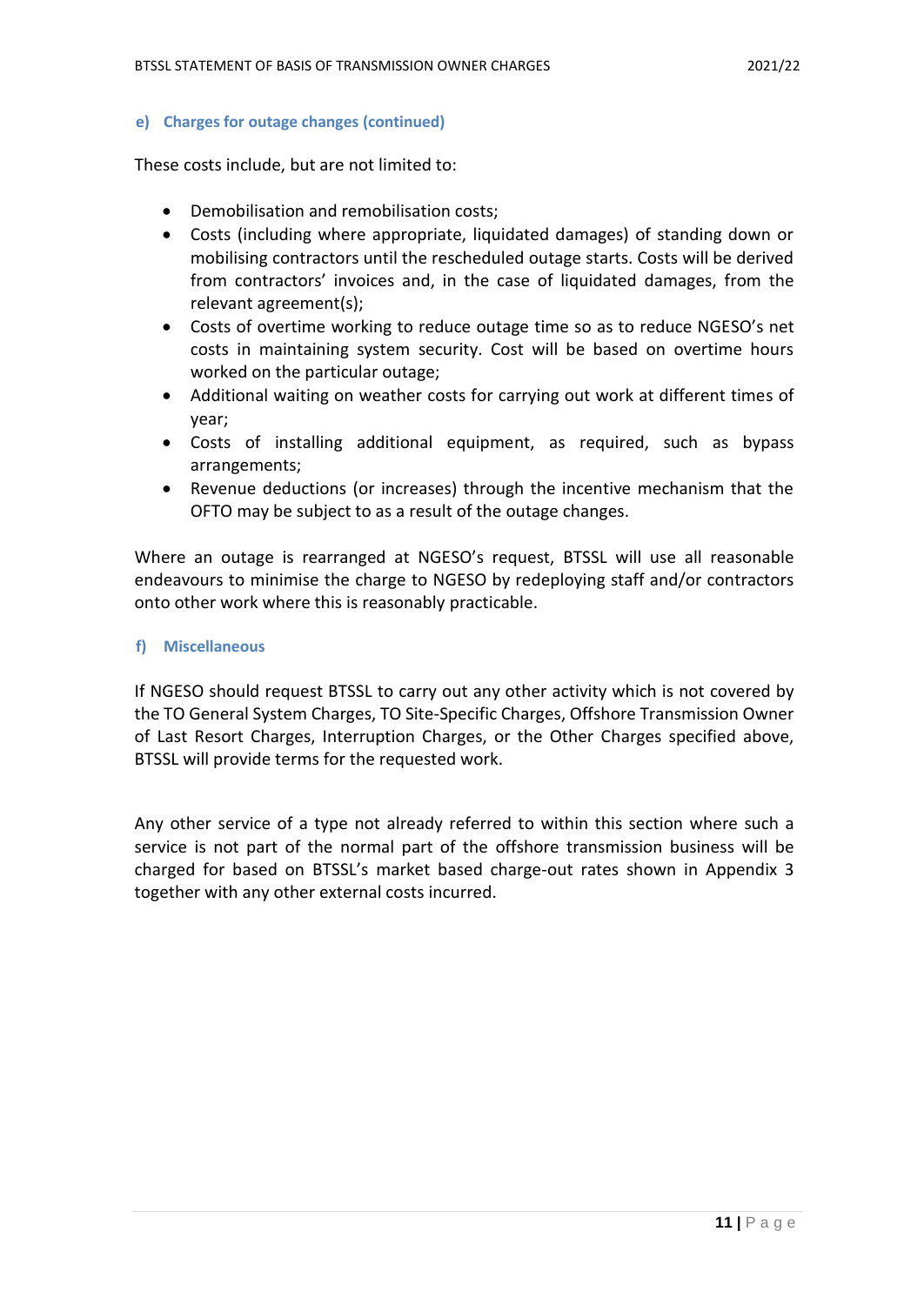## **GLOSSARY**

| Allowed transmission<br>owner revenue (OFTOt)              | The maximum revenue that BTSSL is permitted to earn from the<br>provision of transmission owner services, as determined by BTSSL's<br><b>Offshore Electricity Transmission Licence</b>                                                                                                                             |
|------------------------------------------------------------|--------------------------------------------------------------------------------------------------------------------------------------------------------------------------------------------------------------------------------------------------------------------------------------------------------------------|
| Authority                                                  | The Gas and Electricity Markets Authority (Ofgem)                                                                                                                                                                                                                                                                  |
| <b>BTSSL</b>                                               | Blue Transmission Sheringham Shoal Limited, the owner of the<br>Sheringham Shoal offshore transmission system                                                                                                                                                                                                      |
| kV                                                         | A unit equal to one thousand volts                                                                                                                                                                                                                                                                                 |
| <b>NGESO</b>                                               | National Grid Electricity System Operator Limited, the GB system<br>operator                                                                                                                                                                                                                                       |
| <b>NGET</b>                                                | National Grid Electricity Transmission plc, the owner of the onshore<br>electricity transmission system in England and Wales                                                                                                                                                                                       |
| Retail Price Index                                         | Means the general index of retail prices published by the Office for<br>National Statistics each month in respect of all items                                                                                                                                                                                     |
| <b>Offshore Electricity</b><br><b>Transmission Licence</b> | A licence issued by the Authority which permits an OFTO to participate in<br>the transmission of electricity                                                                                                                                                                                                       |
| <b>STC</b>                                                 | System Operator Transmission Owner Code, which defines the high-level<br>relationship between the National Electricity Transmission System<br><b>Operator (NGESO) and Transmission Owners</b>                                                                                                                      |
| <b>STCP</b>                                                | System Operator Transmission Owner Code procedures                                                                                                                                                                                                                                                                 |
| <b>TO Construction</b><br>Agreement                        | An agreement between NGET and BTSSL pursuant to the STC                                                                                                                                                                                                                                                            |
| Transmission owner or<br>TO                                | BTSSL is the transmission owner of the Sheringham Shoal offshore<br>transmission system and is responsible for delivering transmission owner<br>services in accordance with the requirements of its Offshore Electricity<br>Transmission Licence and System Operator Transmission Code                             |
| Transmission system                                        | Those assets that comprise BTSSL's entire transmission infrastructure<br>from the 33kV array cable terminations on the 33kV circuit breakers<br>located on the offshore platform through to the connection within the<br>embedded Transmission Interface Site operated by Eastern Power<br><b>Networks Limited</b> |
| <b>OFTO</b>                                                | <b>Offshore Transmission Owner</b>                                                                                                                                                                                                                                                                                 |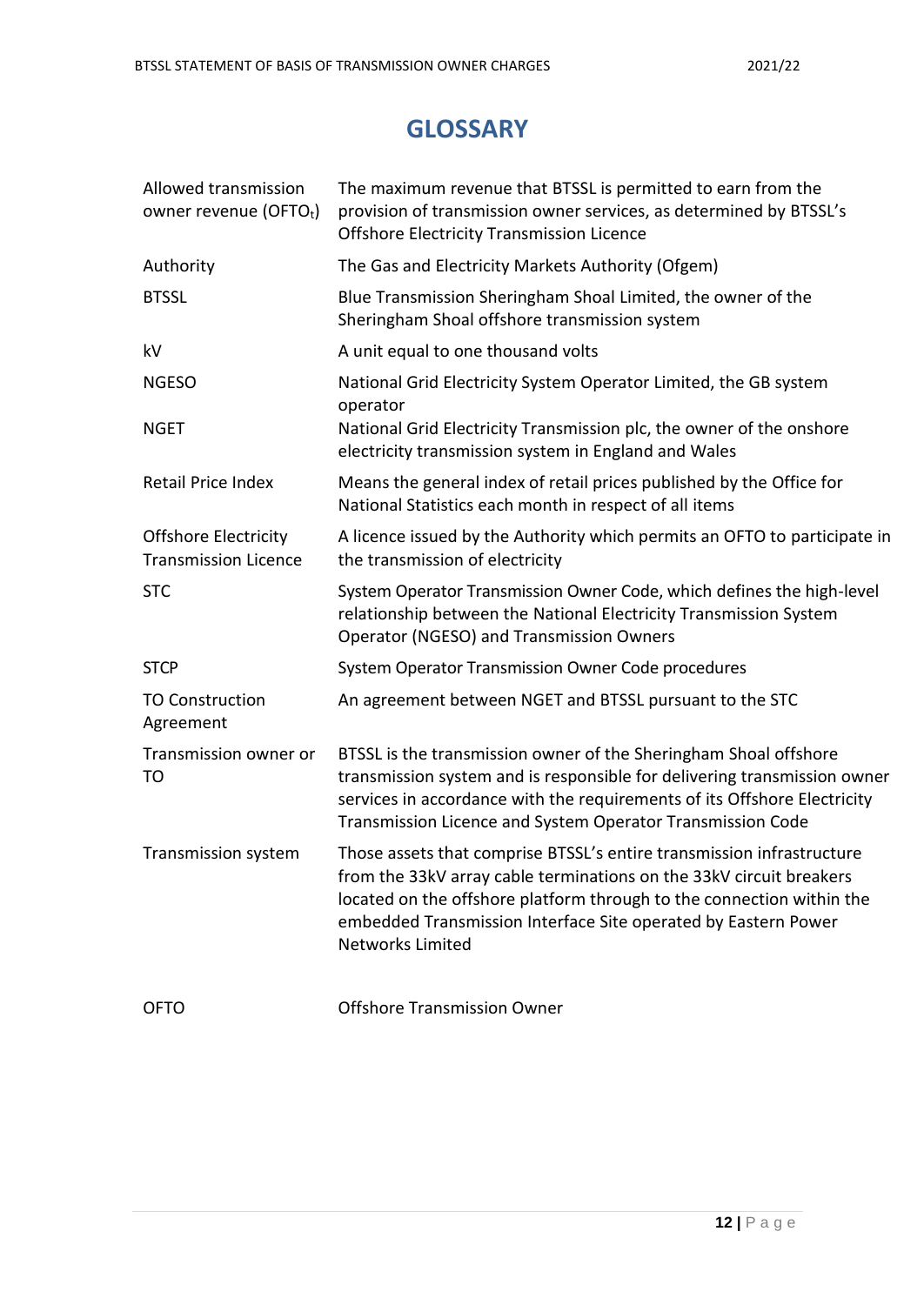### **APPENDIX 1**

# **Charging parameters for 2021/2022**

The parameters outlined in the table below are set out in the Amended Standard Conditions of the Licence, specifically in:

E12 - J1 (Restriction of Transmission Revenue: Definitions)

E12 - J2 (Restriction of Transmission Revenue: Revenue from Transmission Owner Services)

E12 - J3 (Restriction of Transmission Revenue: Allowed Pass-through Items); and

E12 - J4 (Restriction of Transmission Revenue: Annual Revenue Adjustments).

| Parameter                                        | Value                                                                                                                                                                                                                                                                                                                                             |
|--------------------------------------------------|---------------------------------------------------------------------------------------------------------------------------------------------------------------------------------------------------------------------------------------------------------------------------------------------------------------------------------------------------|
| <b>Tender Relevant Year</b>                      | Financial year ended 31 March 2014 (this is t=1)                                                                                                                                                                                                                                                                                                  |
| <b>Relevant Year</b>                             | Financial year ending 31 March 2022 (this is t=9)                                                                                                                                                                                                                                                                                                 |
| BR <sub>9</sub> (base transmission revenue)      | £21,675,901 (Reflects MRA in accordance with<br>Amended Standard Condition E12-A2)                                                                                                                                                                                                                                                                |
| PR <sub>9</sub> (proportion of revenue term)     | $PR_9 = 1$                                                                                                                                                                                                                                                                                                                                        |
| RIT <sub>9</sub> (revenue indexation adjustment) | $RIT_9 = 1.20771105846809$                                                                                                                                                                                                                                                                                                                        |
|                                                  | $RIT_9 = (1+RPI_9)*RIT_8$                                                                                                                                                                                                                                                                                                                         |
|                                                  | Where:                                                                                                                                                                                                                                                                                                                                            |
|                                                  | RIT <sub>8</sub> is 1.18982387475538; and                                                                                                                                                                                                                                                                                                         |
|                                                  | RPI <sub>9</sub> is 0.0150334718374886                                                                                                                                                                                                                                                                                                            |
|                                                  | RPI <sub>9</sub> is the percentage change, expressed as a<br>decimal number, between:<br>1. The average value of the retail price index<br>from January 2019 to December 2019<br>inclusive ("relevant year t-2"), and<br>2. The average value of the retail price index<br>from January 2020 to December 2020<br>inclusive ("relevant year t-1"). |
|                                                  | For the avoidance of doubt:<br>RIT <sub>9</sub> applies to charges in the year from 1 April 2021<br>to 31 March 2022; and<br>RIT <sub>8</sub> applies to charges in the year from 1 April 2020<br>to 31 March 2021.                                                                                                                               |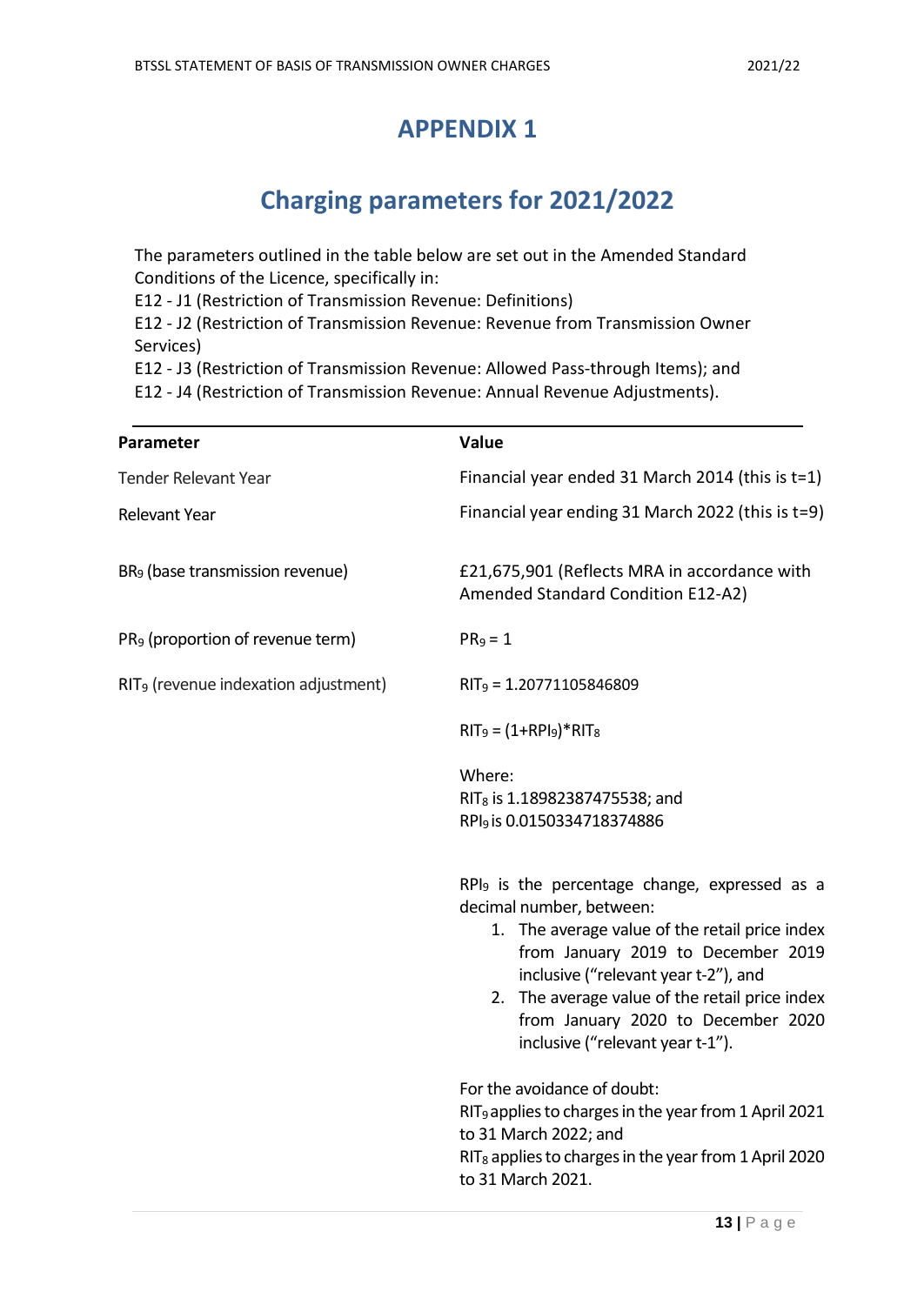| Parameter                                                           | Value                                                                                                                                                                                                                               |
|---------------------------------------------------------------------|-------------------------------------------------------------------------------------------------------------------------------------------------------------------------------------------------------------------------------------|
| PA <sub>9</sub> (performance availability revenue<br>adjustment)    | $PA_9$ = £1,067,006 (being the annual revenue<br>adjustment derived in accordance with Amended<br>Standard Condition E12-J4)                                                                                                        |
| LF <sub>9</sub> (licence fee cost adjustment)                       | $LF9 = £0$                                                                                                                                                                                                                          |
|                                                                     | (Zero licence fees to Transmission Owners in most<br>circumstances; see clause 3.4 of Ofgem document<br>"Offshore Transmission Tender Guidance Note:<br>Generic Offshore Transmission Owner (OFTO)<br>Licence (3 September 2010)"). |
| RB <sub>9</sub> (network rates)                                     | $RB9 = £614,400$ being the network rates based<br>on a rateable value of £1,200,000 as provided by<br>the valuation office and applying the non-<br>domestic rate multiplier of 51.2p in the £.                                     |
| CEL <sub>9</sub> (Crown Estate lease cost adjustment)               | $CEL9 = £1$ (if demanded)                                                                                                                                                                                                           |
| DC <sub>9</sub> (decommissioning cost adjustment)                   | $DC_9 = £0$                                                                                                                                                                                                                         |
| IAT <sub>9</sub> (income<br>adjusting event revenue<br>adjustment)  | $IAT9=f0$                                                                                                                                                                                                                           |
| TPD <sub>9</sub> (temporary physical disconnection<br>payment)      | $TPD9 = £0$                                                                                                                                                                                                                         |
| TCA <sub>9</sub> (tender fee cost adjustment)                       | $TCA9 = £0$                                                                                                                                                                                                                         |
| $MCA9$ (Marine and Coastal Act 2009 cost $MCA9 = £0$<br>adjustment) |                                                                                                                                                                                                                                     |
| CEA <sub>9</sub> (contingent event adjustment)                      | $CEA9 = £0$                                                                                                                                                                                                                         |
| K <sub>9</sub> (revenue restriction correction factor)              | $K_9 = £0$                                                                                                                                                                                                                          |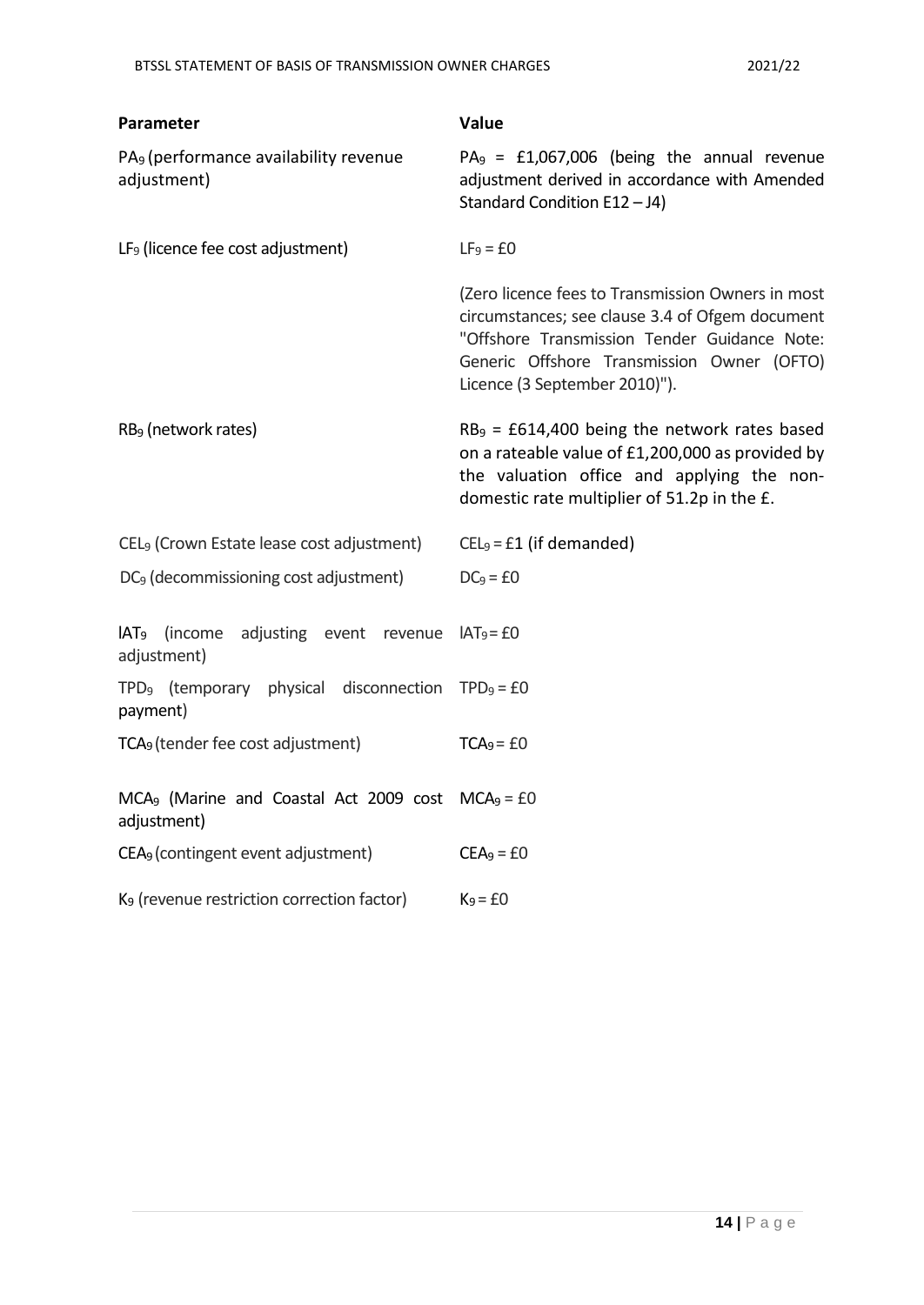### **APPENDIX 2**

# **Application fees**

| <b>Connection or modification size</b> | <b>Application fee</b>                                   |
|----------------------------------------|----------------------------------------------------------|
| $10-10$ MW                             | £129k                                                    |
| 10-100 MW                              | £156k                                                    |
| $>100$ MW                              | To be determined in the event of such an<br>application. |

All application fees are subject to VAT at the prevailing rate.